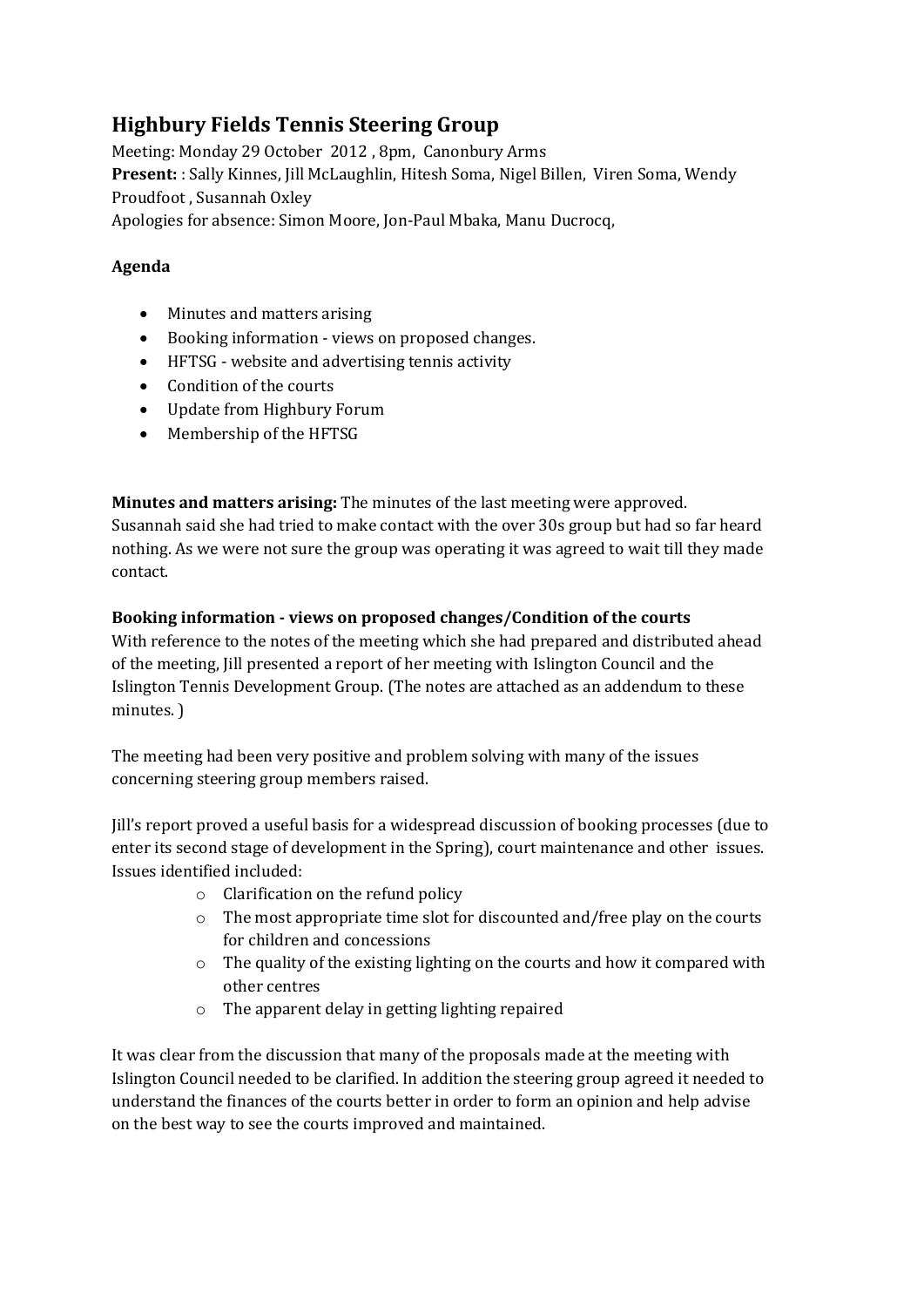Jill was thanked for attending the meeting with the ITDG and it was agreed that regular meetings of this kind were useful and desirable. Jill was asked to follow up on the issues raised and to ask for a financial update.

Jill confirmed that Karen Dawson has been appointed as the Tennis Co-ordinator and suggested that she should be invited to the next meeting of the Steering Group. The group agreed and promised a warm welcome.

## **Update from Highbury Forum**

Sally updated the group on discussion had by the Highbury Forum (a friends group for Highbury Fields) about the courts. They were in agreement that they were a matter of some concern and were trying to push for an improvement. The Forum had approved storage facilities for Oasis Cafe toys, maintenance equipment and tennis equipment (discussed at our last meeting) and the council will install.

## **HFTSG - website and advertising tennis activity**

There was no time for a demonstration of the site or a discussion of how it should be used so this was postponed for a future meeting. Nigel collected  $£10$  payments from those present as a contribution to the cost of setting up the site and it was agreed that those not present should be asked for a payment at a future meeting. Nigel said he would email invites to edit individual pages to steering group members, but offered for now to add any information sent to him to the site.

**NIGEL**

#### **Membership of the HFTSG**

The steering group is committed to formalising public representation on the group but there was no time at this meeting for the detailed discussion required and it was considered better to postpone this to the next meeting.

#### **NEXT MEETING**

The date of the next meeting was set **Monday December 3rd**.

**JILL**

**JILL**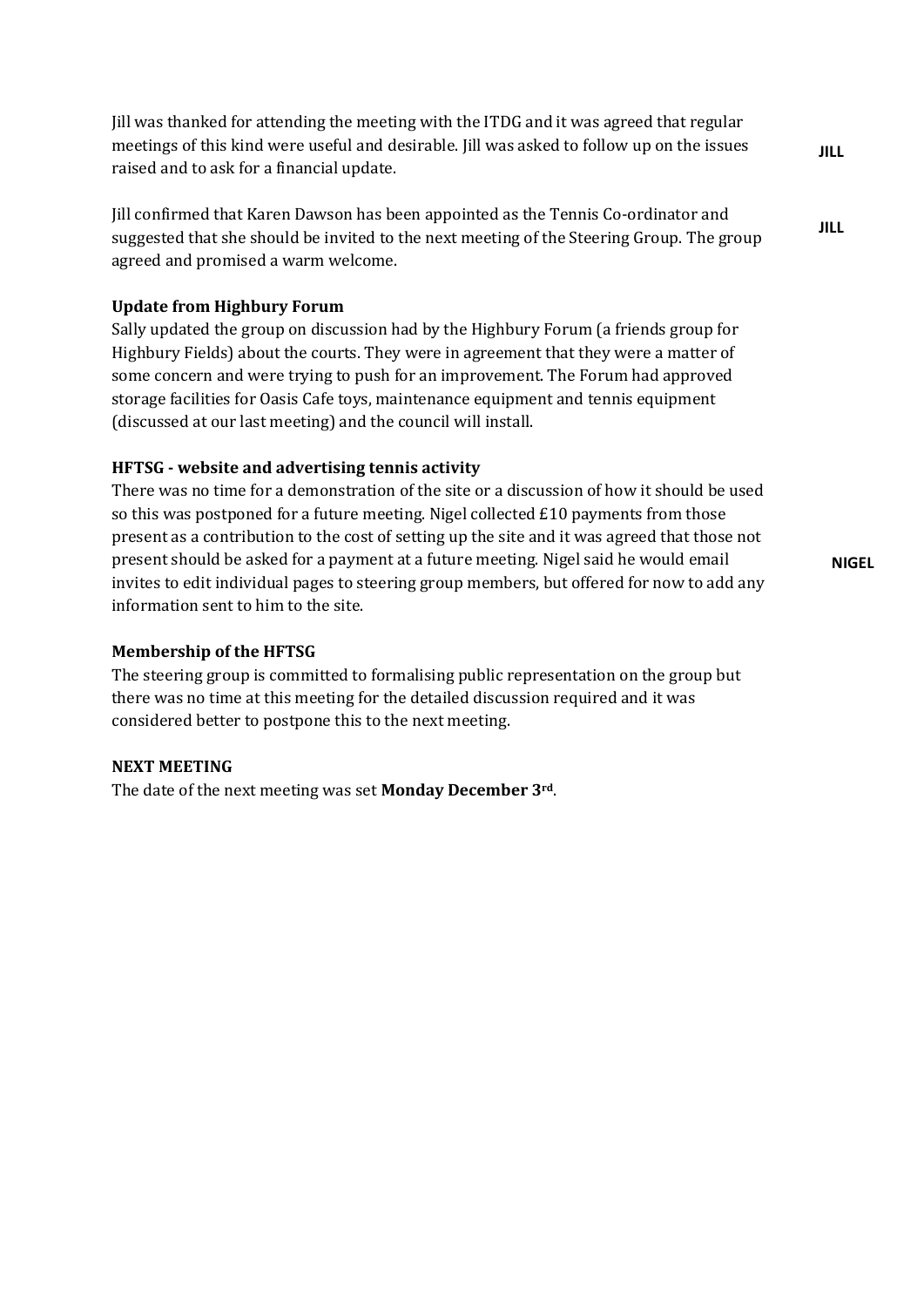## **Addendum**

Notes from meeting at Islington Council.

#### **Tuesday 16th October.**

Attendance:

Andrew Bedford, Jerry Gutwin, Bhupesh Thapa, Dan Summers, Dan Jarvis, Anthony Jarrett, Jill McLaughlin

#### **Purpose**:

Primarily to review the booking system.

#### **Information**:

Appointment of tennis co-ordinator - Karen Dawson - who starts on November 7th.

#### **Points of discussion.**

**General Booking**: I advised that team practice was not being booked in advance as the coaches were not prepared to book on behalf of the teams. I explained some of the difficulties - e.g. financial risk, counting within turnover of organisation, and difficulty on agreeing on time. It was agreed that this would be picked up by Karen when she started. Key issue, find time for booking that still allows public to book.

**Block booking**: I enquired about the opportunity to block book for group sessions. This was discussed, and it was agreed that the barrier was one of managing the number of block bookings, but it was agreed that with the 8 day booking this generally wasn't a major requirement - but the other factor was that of collecting money. Anthony advised that the team bookings were block booked but they had taken time and chasing to get payment. Possibility of direct debit??

**Tennis usage**: No figures re comparable booking figures year on year but the £ income is up £7k on last year.

**2nd phase of booking system** - due in Spring ( variable times were given)

This will also include Islington tennis centre. All arrangements will apply similarly to both.

Overall, the council members were keen to make improvements to the arrangements and all issues were discussed. Their approach was one of trying to find solutions.

1. Refunds: Credit period is to be extended to 60 days - they are not considering refunding cash

2. Refunds - the refund policy is one of erring on the side of the customer - refund credits will normally be given. If people ring up and say it was raining, they are given credit refund.

3. Cancelling courts - the next upgrade will enable cancellations up to the time of the court but how to stop people cancelling at last minute and so courts being empty?